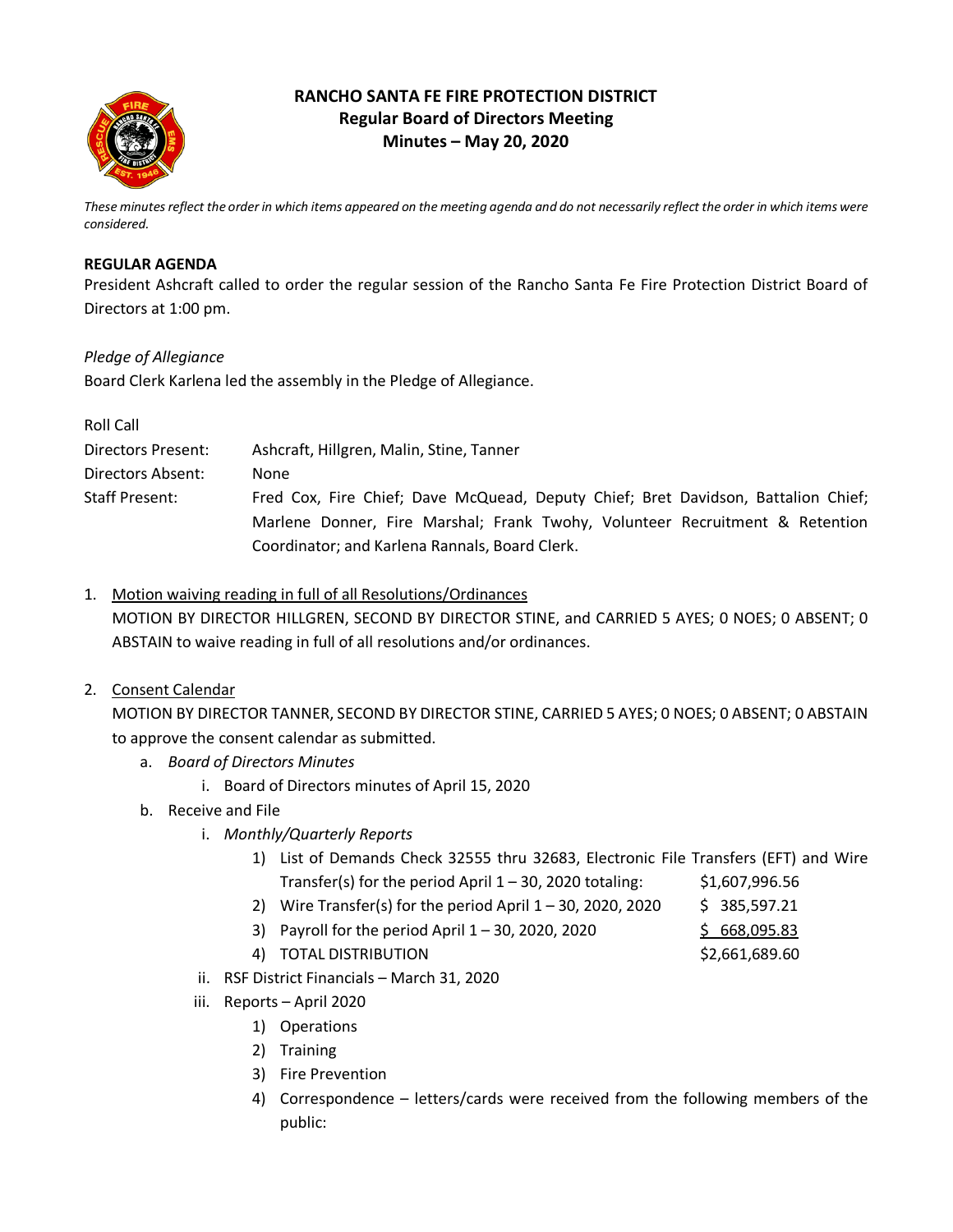**Minutes** Rancho Santa Fe Fire Protection District Board of Directors May 20, 2020 Page 2 of 6

- a. Taryn Hefner
- b. Courtesy Chevrolet Honoring Our Heroes on the Front Line
- c. Sandra Zarcades
- c. Budget Authorization AEDs & AutoPulse System the Board of Directors approved the purchase of five AEDs and one AutoPulse System for \$24,947.05; and authorized the equipment exempt from the capitalization policy.
- d. Purchasing Policy the Board of Directors ratified the revised Administration Policy and Procedure A100.05 Purchasing.
- e. Position Description the Board of Directors ratified the position description for the Manager, Finance & Administration and accompanying a salary range of \$102,220 - \$130,332.
- f. Surplus Equipment the Board of Directors authorized offering the District's HP T1200 HD scanner/printer to another public agency for the trade-in value of \$500, before accepting an offer from a private vendor.
- 3. Public Comment

No one requested to speak to the Board.

- 4. Old Business
	- a. None

## 5. New Business

a. Article XIIIB California Constitution Appropriation Limit

Ms. Rannals summarized the staff report provided. She recommended that the Board of Directors select the following formula to calculate the District's new appropriation limit for the 2020/2021 fiscal year:

Change in California per capital personal income (3.73%) for the Cost of Living Factor, and Change in population within San Diego County average (.59%).

MOTION BY DIRECTOR HILLGREN, SECOND BY DIRECTOR TANNER, and APPROVED to accept staff's recommendation for calculation of the District's appropriations limit on the following roll call vote:

| AYES:    | Ashcraft, Hillgren, Malin, Stine, Tanner |
|----------|------------------------------------------|
| NOES:    | None                                     |
| ABSENT:  | None                                     |
| ABSTAIN: | None                                     |

#### b. Independent Audit FY20

Ms. Rannals reported that audit season will commence with auditors scheduled to start June 16, 2020. This will be the third year utilizing the Pun Group since the RFQ was conducted in 2018. She requested that since the auditor works for the Board of Directors, she requested that the Board confirm the Pun Group as the financial auditor for FY20 and authorize the Administrative Manager to execute the engagement letter for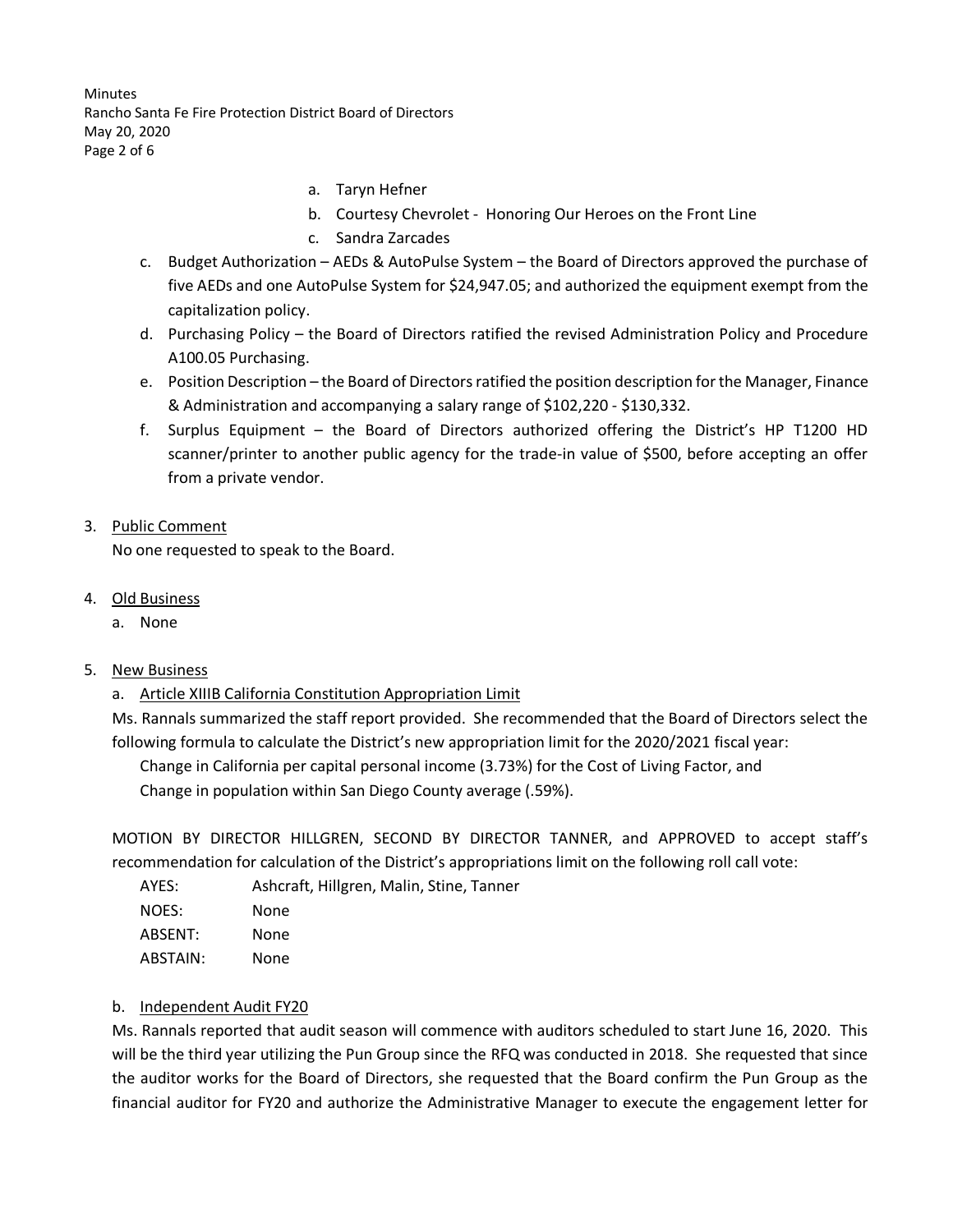**Minutes** Rancho Santa Fe Fire Protection District Board of Directors May 20, 2020 Page 3 of 6

FY20. She also noted that at the conclusion of this year's audit, staff will most likely return with a request to either renew with the current firm, or solicit an RFQ for services.

MOTION BY MALIN, SECOND BY DIRECTOR HILLGREN, and APPROVED the selection of the Pun Group for FY20 audit and authorize the Administrative Manager to execute the engagement letter on the following roll call vote:

| AYES:    | Ashcraft, Hillgren, Malin, Stine, Tanner |
|----------|------------------------------------------|
| NOES:    | None                                     |
| ABSENT:  | None                                     |
| ABSTAIN: | None                                     |

## c. Authorization to Purchase New Apparatus

Chief Cox summarized the staff report. He noted that since it takes more than one year to order and get delivery of a new Type I engine, staff is recommending that the District order the new engine now, which would then be delivered November/December 2021. By taking this action, the District will avoid a price increase effective May 1, 2020. He noted that the vendor has agreed to honor the April 2020 pricing if a purchase order is executed resulting from approval at the meeting. The cost savings is 5% or \$35,333. He responded to questions from the Board.

MOTION BY MALIN, SECOND BY DIRECTOR HILLGREN, and APPROVED the authorizing the Fire Chief to enter into a formal contract with Spartan ERV for the purchase of one (1) Type I fire apparatus at a total cost including tax, delivery and document fees, not to exceed \$706,665, with an expected delivery November/December 2021 on the following roll call vote:

AYES: Ashcraft, Hillgren, Malin, Stine, Tanner NOES: None ABSENT: None ABSTAIN: None

- 6. Resolution/Ordinance
	- a. Resolution No. 2020-04

Ms. Rannals informed the Board that this resolution required by the State of California reflects the Board's action of selecting the formula to calculate the District's appropriations limit.

MOTION BY DIRECTOR MALIN, SECOND BY DIRECTOR STINE, and ADOPTED Resolution No. 2020-04 entitled a Resolution of the Board of Directors of the Rancho Santa Fe Fire Protection District Determining the 2020/2021 Appropriations of Tax Proceeds on the following roll call vote:

| AYES:   | Ashcraft, Hillgren, Malin, Stine, Tanner |
|---------|------------------------------------------|
| NOES:   | None                                     |
| ABSENT: | None                                     |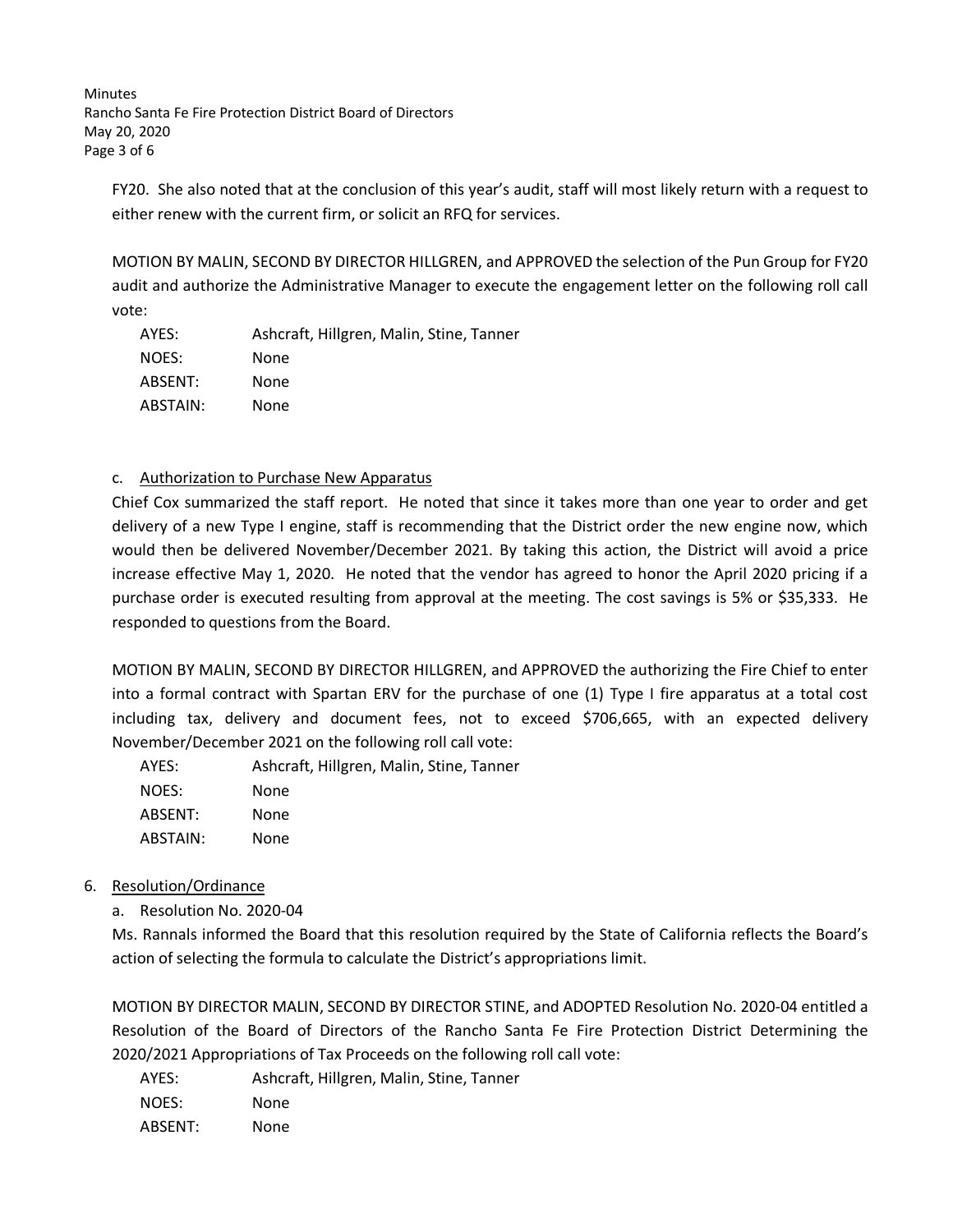**Minutes** Rancho Santa Fe Fire Protection District Board of Directors May 20, 2020 Page 4 of 6

ABSTAIN: None

## b. Resolution No. 2020-05

Ms. Rannals informed the Board that this resolution required by the County of San Diego must be renewed annually. If adopted, the special tax will continue at \$10.00 per benefit unit for FY20.

MOTION BY DIRECTOR MALIN, SECOND BY DIRECTOR HILLGREN, and ADOPTED Resolution No. 2020-05 entitled a Resolution of the Board of Directors of the Rancho Santa Fe Fire Protection District Setting Benefit Charges for fiscal year 2020/2021 on the following roll call vote:

| AYES:    | Ashcraft, Hillgren, Malin, Stine, Tanner |
|----------|------------------------------------------|
| NOES:    | None                                     |
| ABSENT:  | None                                     |
| ABSTAIN: | None                                     |

#### c. Resolution No. 2020-06

Ms. Rannals informed the Board that this resolution required by the County of San Diego must be renewed annually to continue the collection of the voter approved special assessment in the tax rate areas within the Elfin Forest/Harmony Grove reorganization. This assessment has a built-in cost of living increase that is 2.3% for FY21. If adopted, the special assessment will be \$165.85 per benefit unit for FY21.

MOTION BY DIRECTOR HILLGREN, SECOND BY DIRECTOR TANNER, and ADOPTED Resolution No. 2020-06 entitled a Resolution of the Board of Directors of the Rancho Santa Fe Fire Protection District Adopting Levies Establishing the Benefit Charges for fiscal year 2020/2021 on the following roll call vote:

| Ashcraft, Hillgren, Malin, Stine, Tanner |
|------------------------------------------|
| None                                     |
| None                                     |
| None                                     |
|                                          |

# 7. Oral Report

- a. *Fire Chief*
	- i. COVID-19
		- 1) Antibody Testing: he reported that through the City of Carlsbad, they were able to obtain 5,000 testing kits to implement a voluntary antibody testing process. He believes that this is a good way to test the workforce. He has met with the union representatives and they are in concurrence.
		- 2) Workers' Compensation Presumption: this is a change from the Governor's office noting that there is an assumption that if a public safety employee contracted COVI-19, that they were exposed through work. While the illness is presumptive, it is also rebuttable. However, workers compensation and 4850 benefits would be extended to all public safety workers.
		- 3) The lobby is still closed to the public. The District will need to put protection in place for the employees.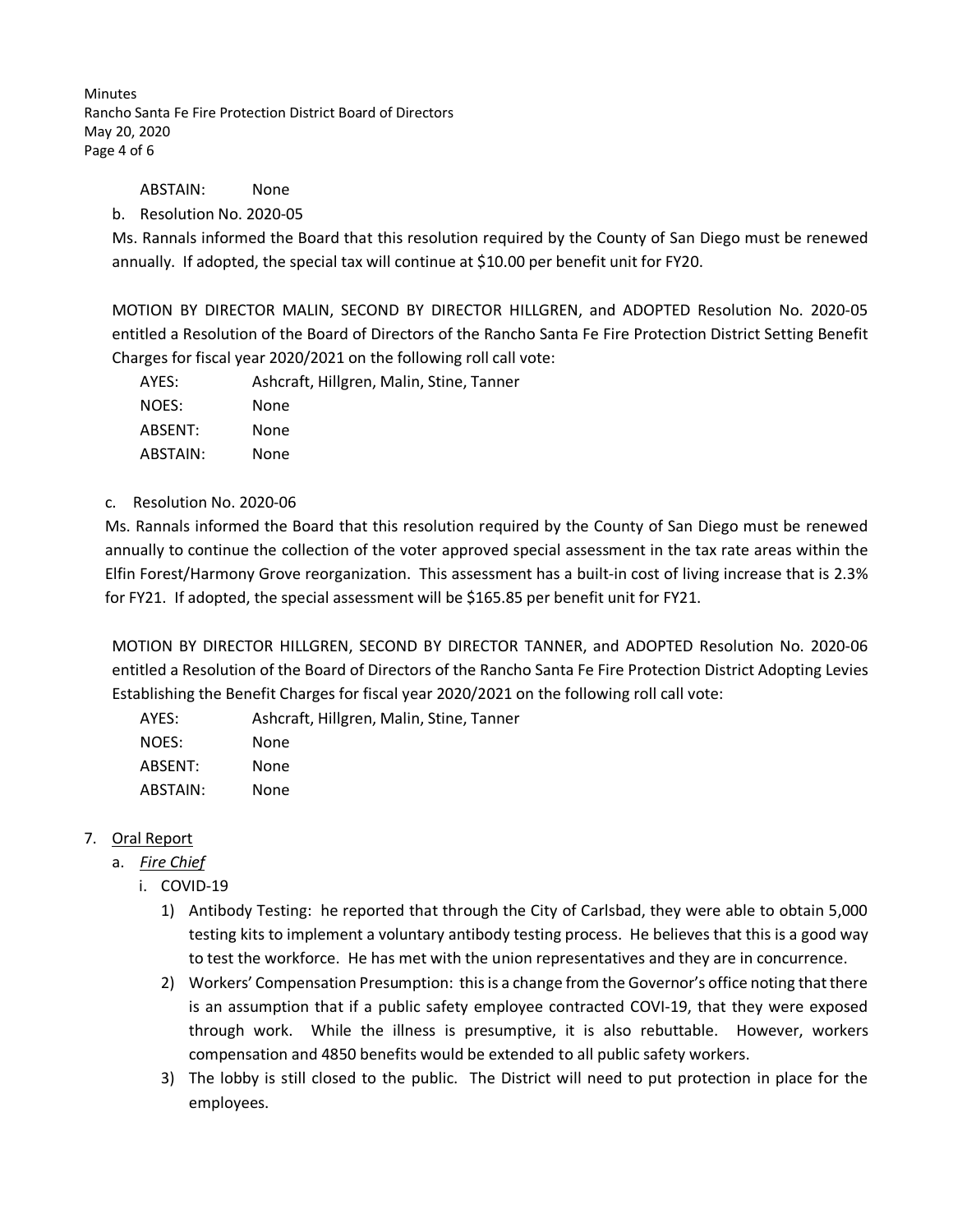**Minutes** Rancho Santa Fe Fire Protection District Board of Directors May 20, 2020 Page 5 of 6

- 4) The District will need to modify plans for crews responding to wildland fires because of COVID-19 and the attempt to maintain social distancing. They are purchasing cots and tents for personnel.
- ii. Fire Insurance
	- 1) AB-2167: would establish the Insurance Market Action Plan (IMAP) program under which residential property insurance policies in a county may qualify for IMAP protection if the requirements of the program are met. The bill would require an IMAP filing submitted to the Department of Insurance by an insurer to include, among other things, a request for adequate rates, a plan for maintaining solvency of the insurer, and mitigation requirements.
	- 2) SB-292: would implement the wildfire mitigation provisions for the IMAP program set forth in AB 2167 and establishes committees to address wildfire mitigation issues and catastrophic insurance modeling issues.
- iii. Recruitment Timeline Manager, Finance & Administration: The position description was ratified earlier in the consent calendar. He has retained the services of Robert Half to assist in the recruitment. Robert Half believes that the current labor market is good and that the District will be successful in the recruitment. The time line is to interview late June, offer employment to commence a background and have the new person start late July.
- iv. Other:

SDG&E: he is working with SDG&E to get a helicopter at RSF5. The plan is to locate a helicopter in North County.

Fire Services Assistant: the District is seeking the services of a temporary employee.

Weed Abatement:

- b. *Operations – Deputy Chief –* Chief McQuead reported on the rain event that occurred on April 10, and a recent structure fire that was extinguished by the residential sprinkler system. He responded to questions from the Board.
- c. *Volunteer Recruitment Retention Coordinator* Chief Twohy reported that the reserve program is restarting and the volunteer/reserve personnel are happy to come back to work.
- d. *Training Battalion Chief* Chief McQuead report that Chief Sherwood is on vacation; however they have been busy completing the required fit testing. Also, the construction for RSF5 is anticipated to be complete by the end of June.
- e. *Fire Prevention – Fire Marshal* Fire Marshal Donner report that they have been busy with weed abatement inspections. Director Stine suggested that staff explore a community based program that could assist with helping residents with their weed abatement.
- f. *Administrative Manager* Ms. Rannals reminded the board members that the preliminary budget would be presented at the June meeting.
- g. *Board of Directors*
	- i. North County Dispatch JPA Update: Director Ashcraft: no report. The next meeting is scheduled for May 27, 2020/
	- ii. County Service Area 17 Update: Director Hillgren: no report. The March meeting was cancelled, and the next meeting is planned for August.